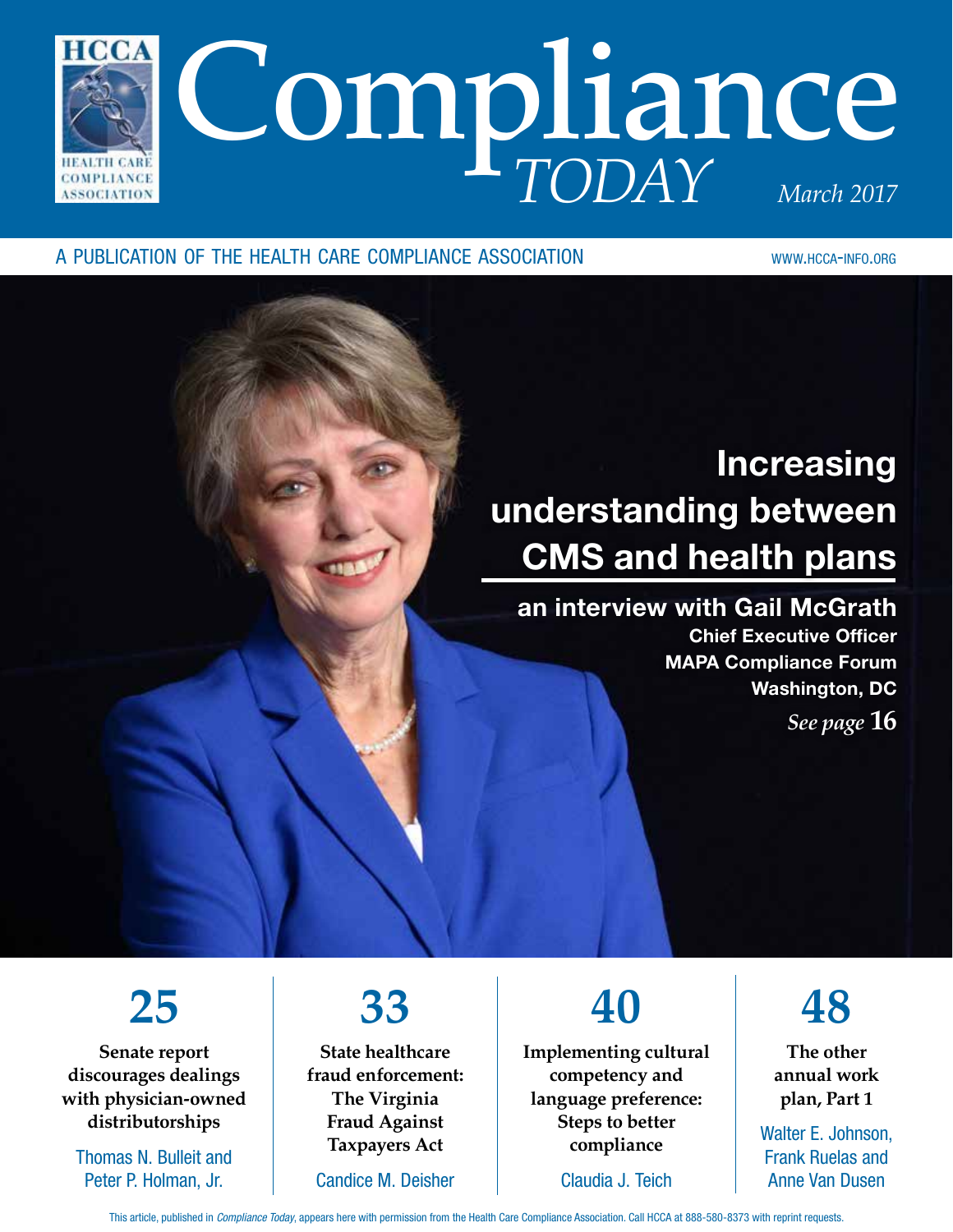by Walter E. Johnson, CHC, CCEP, CCEP-I, CHPC; Frank Ruelas; and Anne Van Dusen, CHC

# **The other annual work plan, Part 1**

» A Personal Development Plan (PDP) is as important as a compliance work plan.

- » PDPs are not static, but should be updated continuously throughout the year.
- » Developing a PDP is not as challenging as it may seem.
- » Documenting goals and assigning deadlines by increments is a popular approach.
- » Research states that documented goals are more achievable than undocumented goals.

*Walter E. Johnson (wjohnson@kforcegov.com) is Director of Compliance and Ethics at Kforce Government Solutions in Fairfax, VA. /in/walter16 @Walter\_Johnson1 Frank Ruelas (Francisco.ruelas@dignityhealth.org) is Facility Compliance Professional at St. Joseph's Hospital and Medical Center/Dignity Health in Phoenix. @Frank\_Ruelas Anne Van Dusen (avandusen@ccsi.org) is Corporate Compliance Officer with Coordinated Care Services, Inc. in Rochester, NY. /in/avandusen @RunWineLove*

> *This is the first article of a three-part series devoted to a Personal Development Plan.*

48 As this strategic and financial planning process occurs, which allows for organizations<br>  $\frac{1}{6}$ <br>
48 www.hcca-info.org 888-580-8373 Very year, the U.S. Department of<br>Health and Human Services' Office<br>of Inspector General (OIG) shares<br>its annual Work Plan. The OIG Work Plan Health and Human Services' Office of Inspector General (OIG) shares its annual Work Plan. The OIG Work Plan becomes available to the public during the fourth quarter of the calendar year, which is the first quarter of the government's fiscal year. At the time the OIG Work Plan is released, many corporations are developing their strategic plans and finalizing their budgets for the upcoming year. Many ethics and compliance officers (ECOs) in the healthcare sector use the OIG Work Plan as a benchmark or baseline for their organization's work plan for their compliance and ethics programs. cess occurs, which allows for organizations

to identify and respond to industry trends, it is easy for ECOs to defer their Personal Development Plans (PDPs), given their attention to the review of the OIG's Work Plan and its identification of focus areas that the OIG plans to develop throughout the year. In doing so, ECOs also overlook the opportunity to use the OIG Work Plan as an annual reminder to focus on their PDPs, which they may then apply throughout the upcoming year.

Deferring a PDP may be the result of competing priorities faced by ECOs. However, given a PDP's potential to enable ECOs to assess and identify areas of self-improvement and development, they should consider the development of a written PDP as a priority equal to that of their annual review of the OIG Work Plan. In other words, the review of the OIG's Work Plan and the development of a PDP are not competing priorities, but rather they are a single priority consisting of two complementary work products.

The OIG's Fiscal Year 2017 Work Plan states, "Work planning is an ongoing and

Johnson

Ruelas



Van Dusen





Today March 2017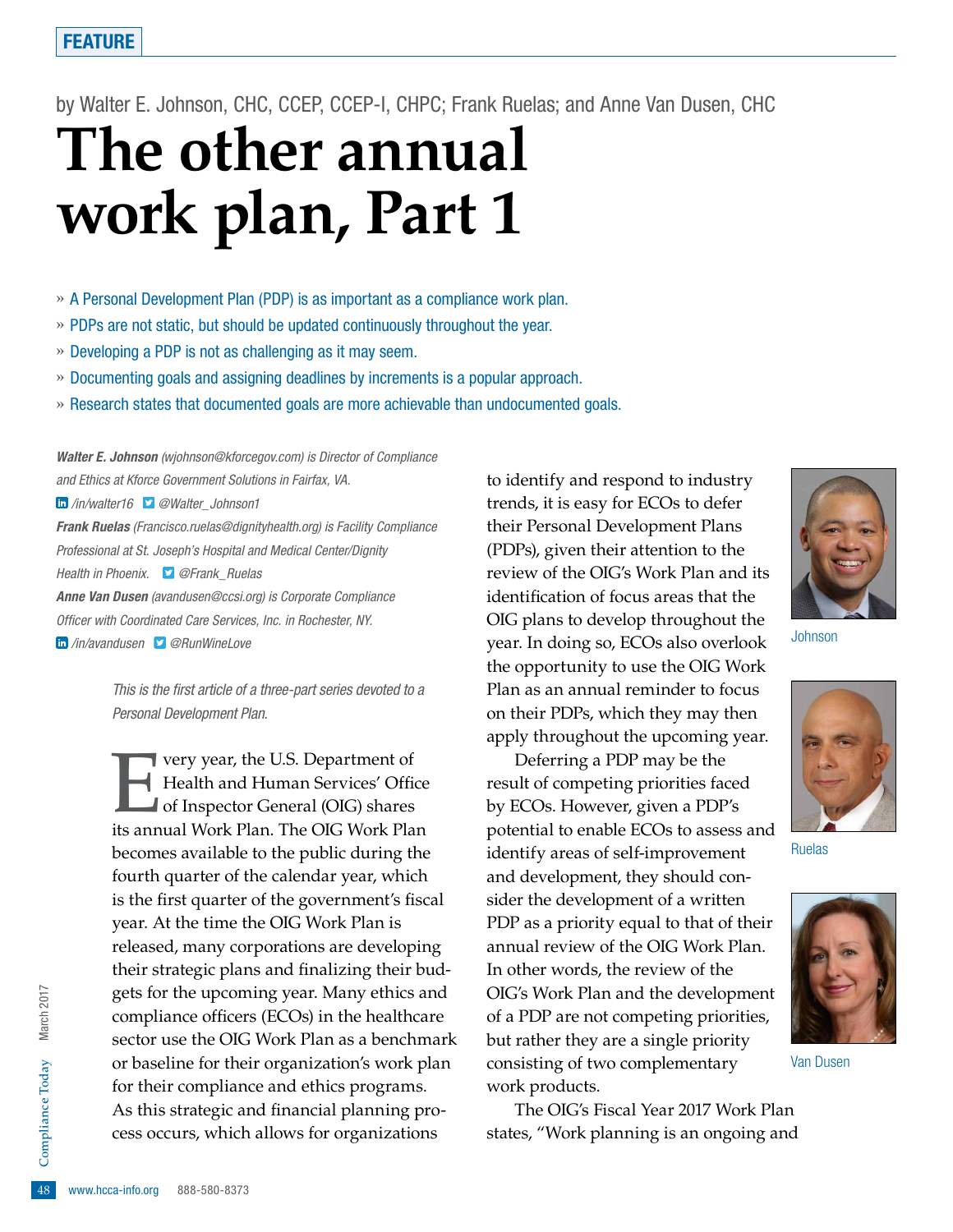evolving process, and the Work Plan is updated throughout the year."1 Similarly, the same approach should apply to the drafting of a PDP. The OIG Work Plan also notes what items were completed, revised, and removed from the previous Work Plan and includes new items that have been started or planned for the upcoming year.<sup>2</sup> This speaks to the continuity and fluidity of the OIG's approach in managing its Work Plan. This also represents an effective way that new practitioners seeking to achieve results personally and professionally and those who are experienced within their roles as ECOs may wish to approach the development of their respective PDPs.

### Getting started

For many, the thought of developing a PDP that is similar in length to the OIG Work Plan can be daunting. This is perfectly reasonable when one considers the scope of the OIG's activities. The OIG's Work Plan is developed using what appears to be a very simple and effective approach. The OIG Work Plan essentially describes what activities the OIG is planning to accomplish in the upcoming year. In addition (and this may be the most important aspect of its approach in the development of its Work Plan) the OIG provides the basis or reasons why the OIG has identified those activities in its Work Plan. When one realizes the scope of the OIG's role and the variety of functions it performs, it is not surprising that an ECO may feel the development of a PDP is an aggressive undertaking that may also appear somewhat intimidating. The good news is this does not have to be the case.

By understanding that, similar to the OIG's Work Plan, an ECO's PDP is developed to identify the scope and breadth of those activities specific to the ECO that he/she wishes to accomplish in the upcoming year, the ECO then realizes that the PDP is developed on a scale comparable to that of the OIG's Work

Plan. For some, the PDP may be more abbreviated, whereas for others, the PDP may be more comprehensive and detailed. It goes back to the simple and effective formula of identifying what one expects to accomplish and, perhaps more critically, it answers the question as to why these objectives are important to the ECO.

Consider that the OIG Work Plan is categorized into five different areas. Similarly, a PDP may also be categorized into different areas. Possible categories to consider in the development of a PDP may include the areas of professional, personal, physical, spiritual, and financial development. Depending on personal preference, there can be fewer categories, such as having personal and professional as the major categories with physical, spiritual, financial, and social goals being subcategories. The key here is that though the model or framework of a PDP may be similar to that of other PDPs developed by other ECOs, each PDP is unique to the ECO to whom it applies.

### Establishing goals

ibutes to the<br>
DP.<br>  $888-580-8373$  www.hcca-info.org 49 For ECOs, establishing and maintaining an effective compliance program that detects and minimizes risk is a primary objective. Developing new ideas and implementing tasks to achieve the objective is a continuous activity. ECOs, as well as entry- and mid-level E&C practitioners, should have a vision for their PDP and how it contributes to further developing the ECO's fit within the organization. Most importantly, ECOs should apply a personal vision to assist with achieving a work-life balance. It may be a good idea to develop vision statements so that a PDP can be developed that is consistent with the ECO's vision statement while also helping to achieve a productive and manageable work-life balance. By maintaining balance, the stress levels should decrease and efficiency with establishing boundaries should increase, which in turn contributes to the effective development of a PDP.